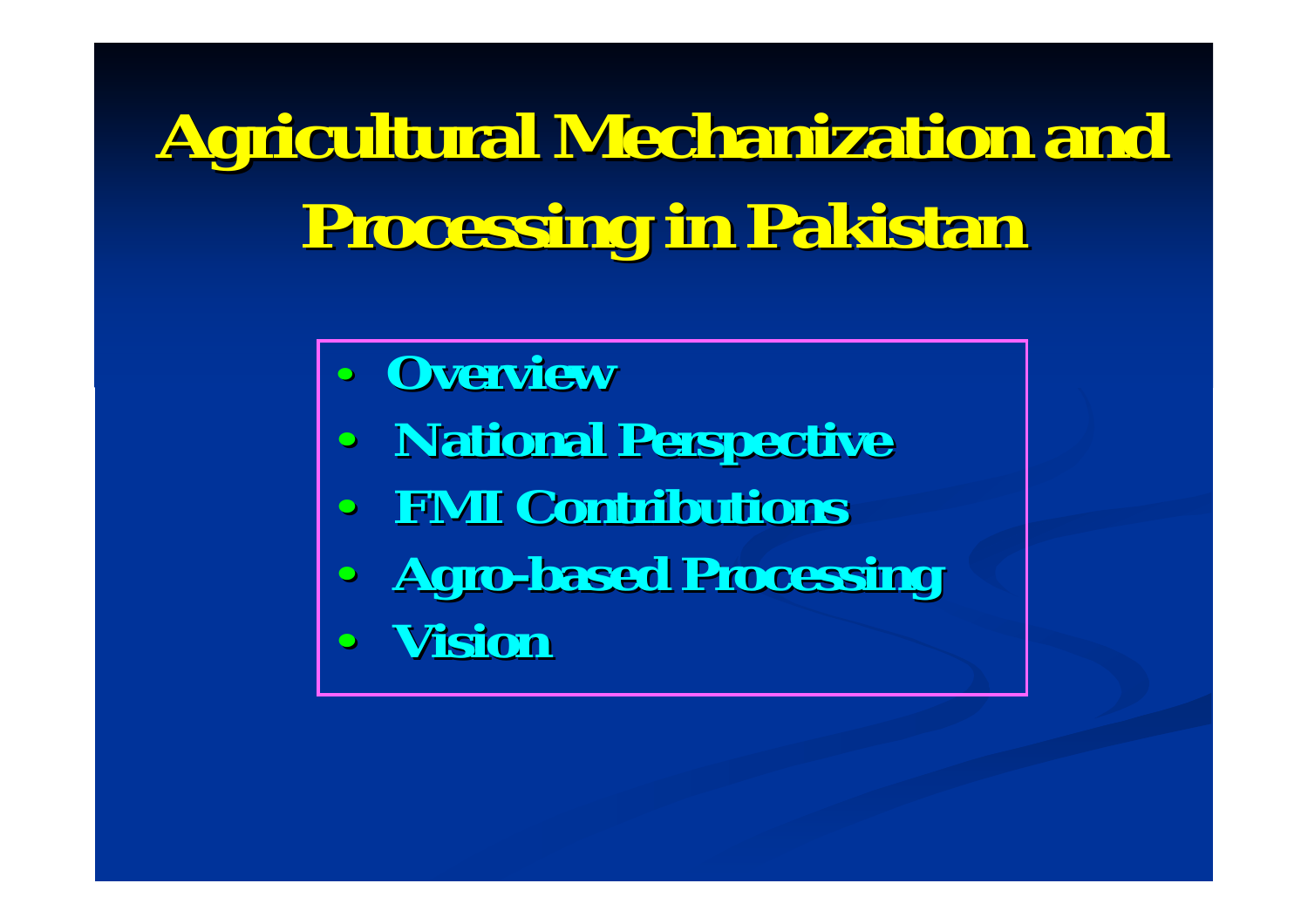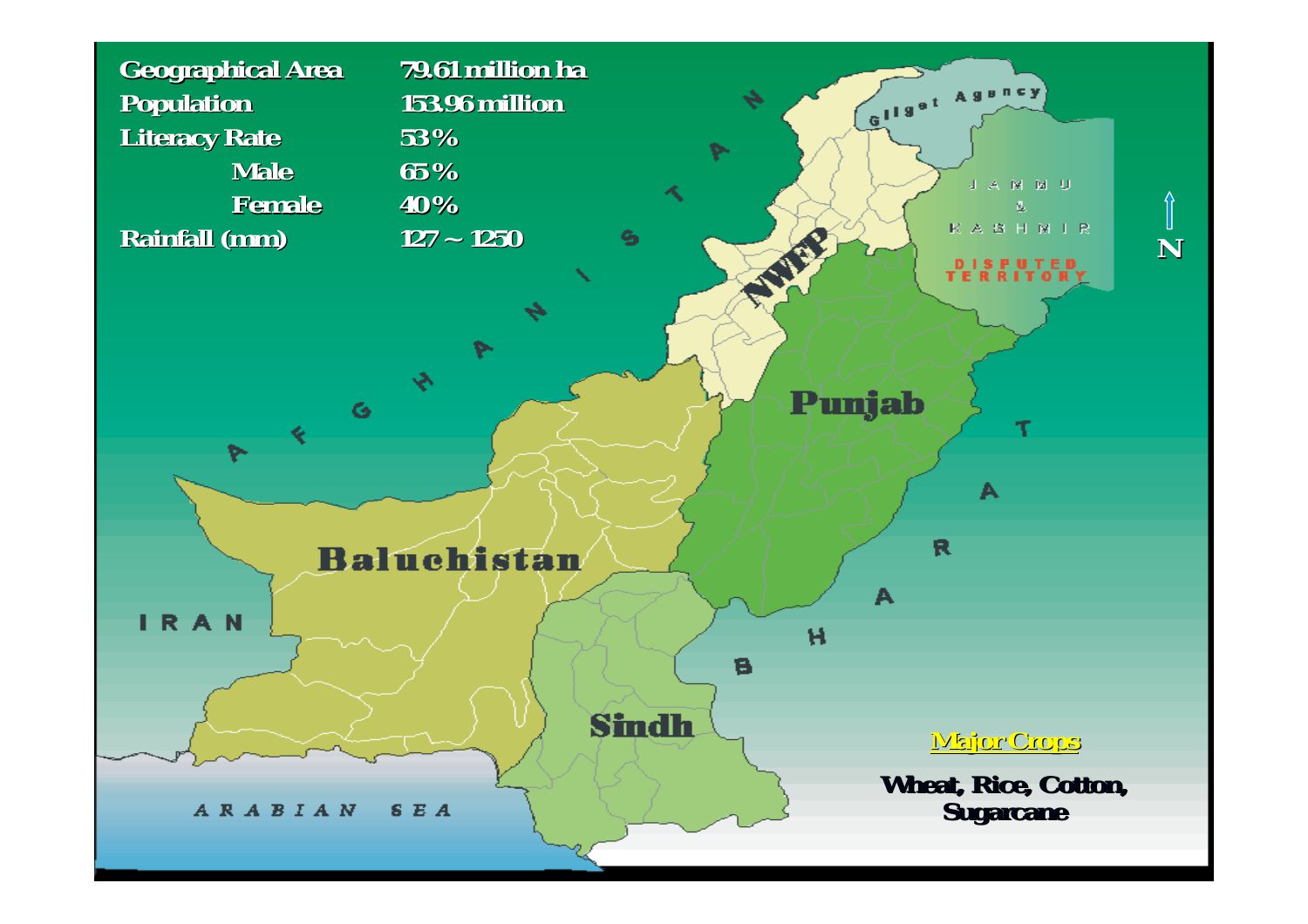# **Agriculture in National Economy Agriculture in National Economy**

|                       | Secrets Domestic Product                                         | 22%        |
|-----------------------|------------------------------------------------------------------|------------|
|                       | > Employment                                                     | 43%        |
| $\blacktriangleright$ | <b>Export Earnings of Raw &amp;</b><br><b>Processed Products</b> | <b>70%</b> |
|                       | <b>Detail Second Production</b>                                  | 51%        |

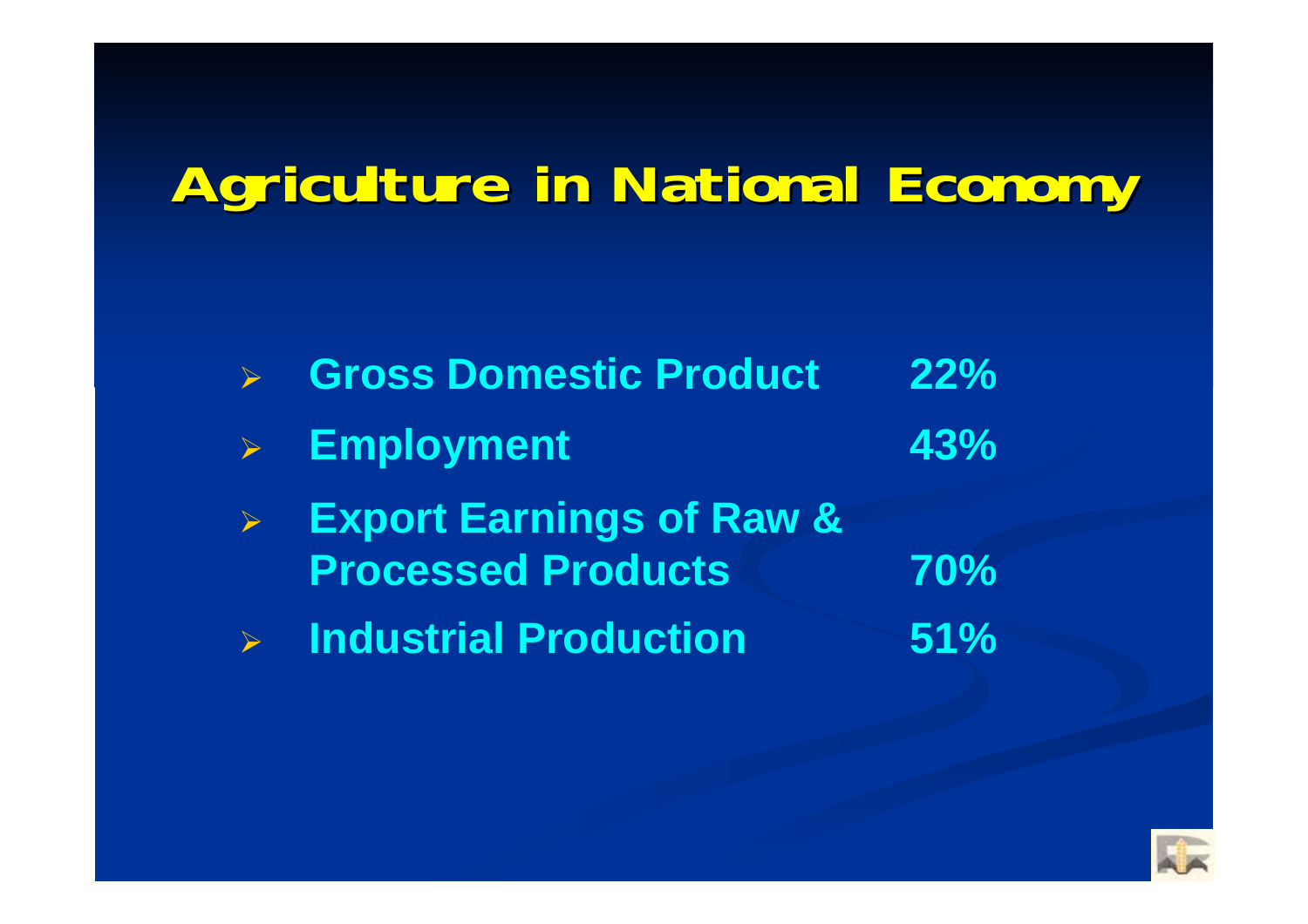# **Farm Mechanization Farm Mechanization**

## **Aims at**

- ¾ **Increasing productivity of land and labor**
- ¾ **Bringing in more area under cultivation**
- ¾ **Conserving energy and resources**
- ¾ **Sustaining agricultural production**
- ¾ **Improving operators' comfort and safety**
- ¾ **Protecting environment**
- ¾ **Increasing farm profits**

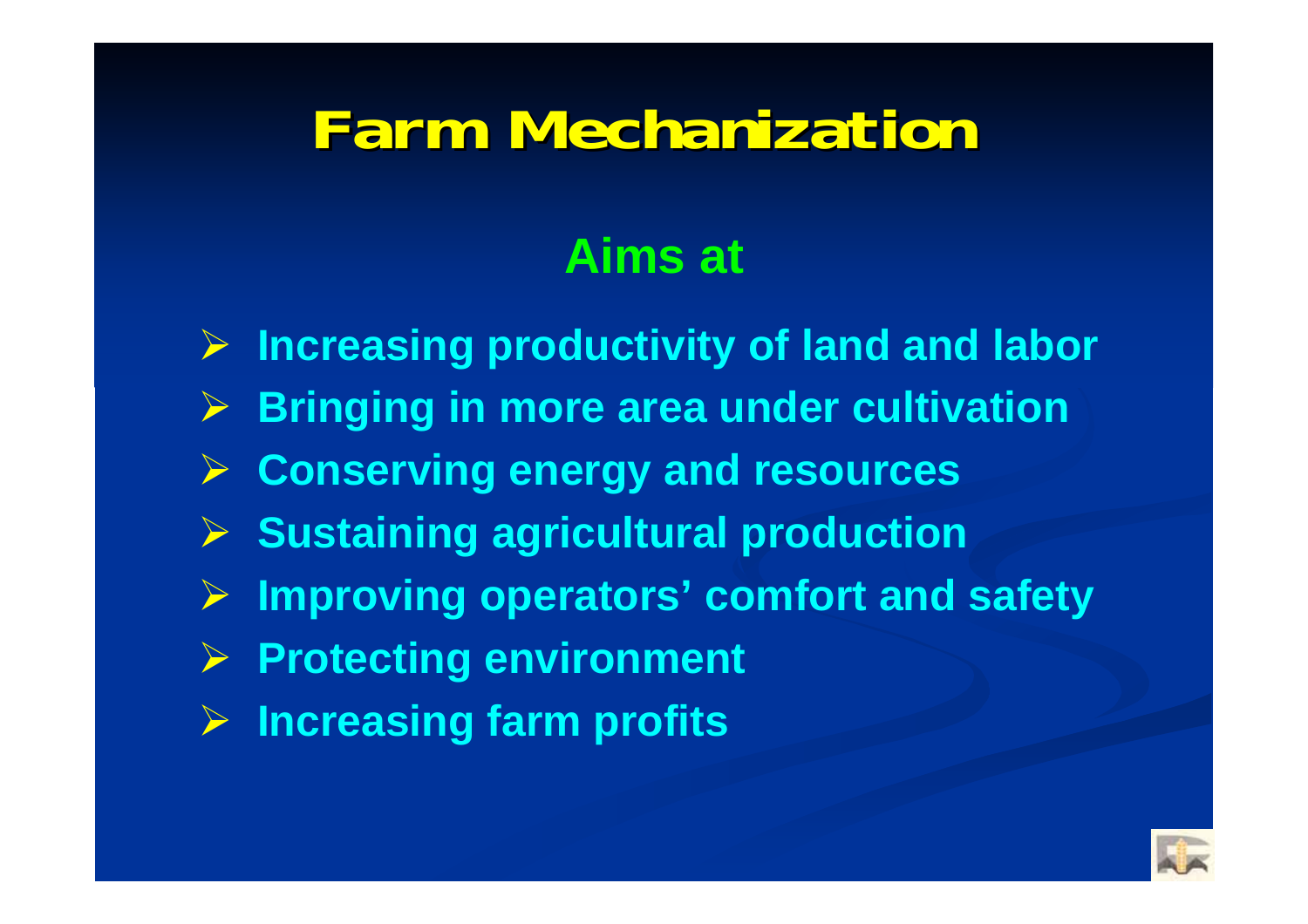# **Farm Mechanization Farm MechanizationNational Perspective National Perspective**

- $\blacktriangleright$ Practicing selective mechanization
- ¾ Mechanized operation for which there was shortage of labor, power or both
- ¾ Popular forms of mechanization are:
	- $\blacksquare$ **Bulldozers**
	- **Power rigs**
	- **Tractors with cultivator, wheat thresher & sprayer**
	- $\blacksquare$ **Tube wells**

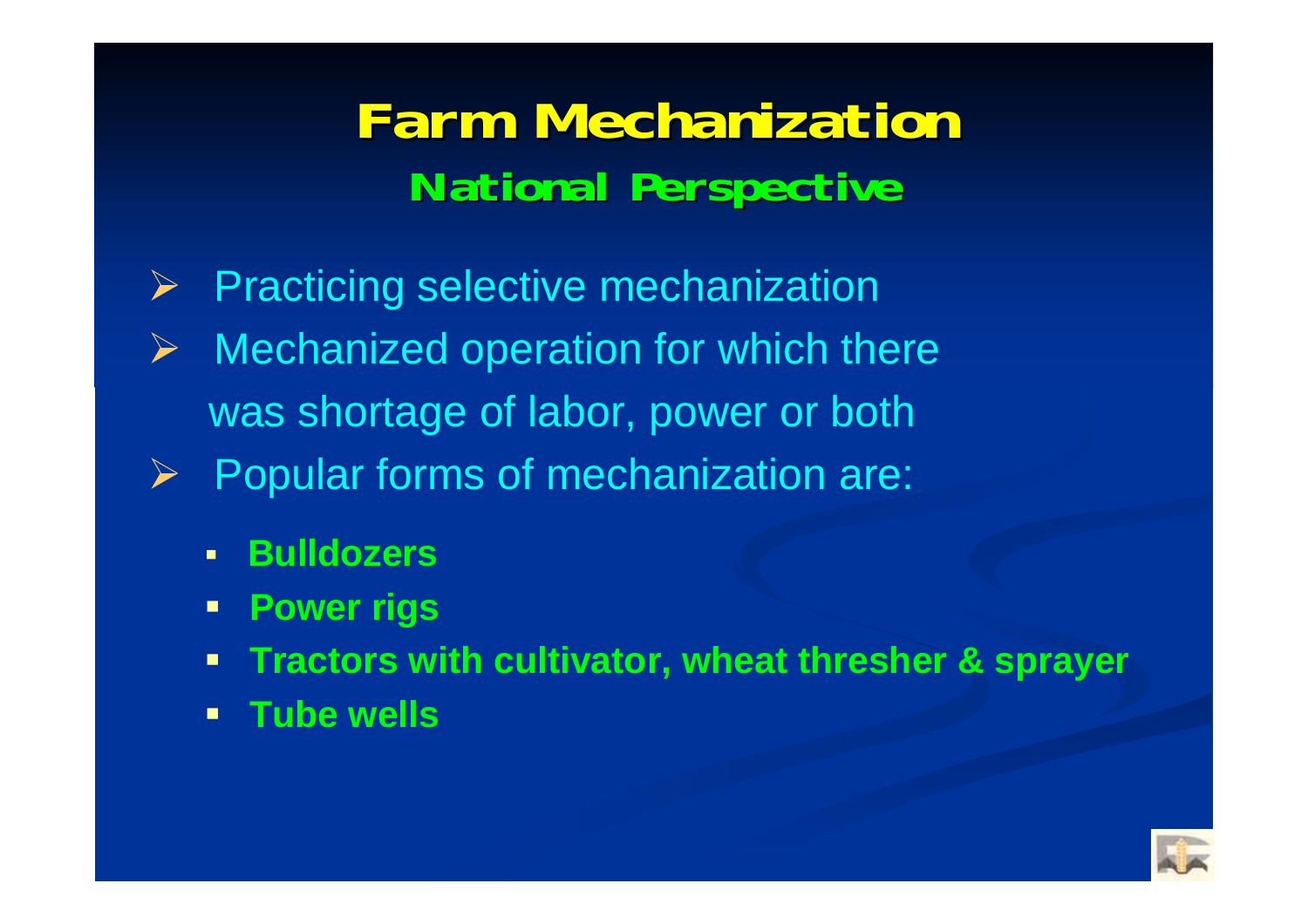## **Agricultural Machinery Used in Pakistan Agricultural Machinery Used in Pakistan**

| <b>Machinery</b>                            | 1968   | 1975   | 1984    | 1994    | 2004   |
|---------------------------------------------|--------|--------|---------|---------|--------|
| <b>Tractor</b>                              | 18,909 | 35,714 | 157,310 | 252,861 | 401663 |
| <b>Cultivator</b>                           | 14,338 | 31,619 | 146,863 | 236,272 | 369866 |
| <b>Mould Board</b><br><b>Plough</b>         | 2,335  | 2,734  | 7,319   | 28,413  | 40050  |
| <b>Disc Plough</b>                          | 2,513  | 2,938  | 6,355   | 20,372  | 29218  |
| <b>Blade</b>                                | 3,925  | 4,200  | 69,004  | 164,489 |        |
| <b>Chisel Plough</b>                        |        |        | 712     | 6,535   |        |
| <b>Rotavator</b>                            |        |        | 2,101   | 5,594   |        |
| <b>Bar/Disc Harrow</b>                      | 2,007  | 2,373  | 8,140   | 12,233  | 23764  |
| <b>Ridger</b>                               | ۰      | 120    | 4,711   | 10,984  | 71338  |
| <b>Grain Drill/Planter</b>                  | 563    | 1,174  | 11,251  | 64,126  | 70810  |
| <b>Sprayer</b>                              | ۰      |        |         | 20,778  |        |
| <b>Trailer</b>                              | ۰      | 18,074 | 98,787  | 176,412 | 242655 |
| <b>Wheat Thresher</b>                       |        | 5,635  | 78,377  | 112,707 | 137270 |
| <b>Reaper</b>                               | ۰      |        |         | 7,972   |        |
| <b>Combine Harvester</b><br>(Wheat & Paddy) |        |        |         | 859     | 6000   |

**A**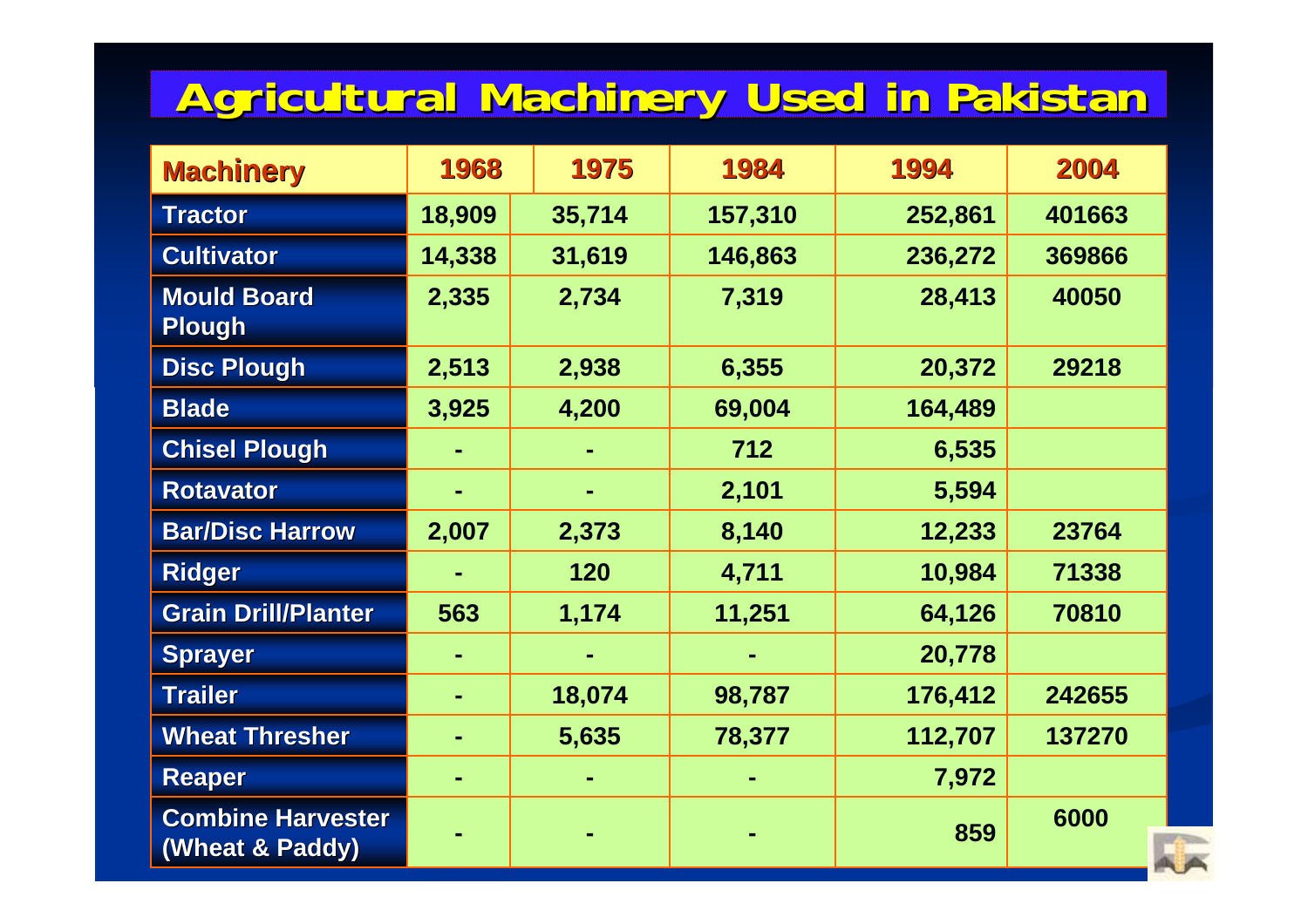# **Tractor Population Tractor Population**



**Ye a r**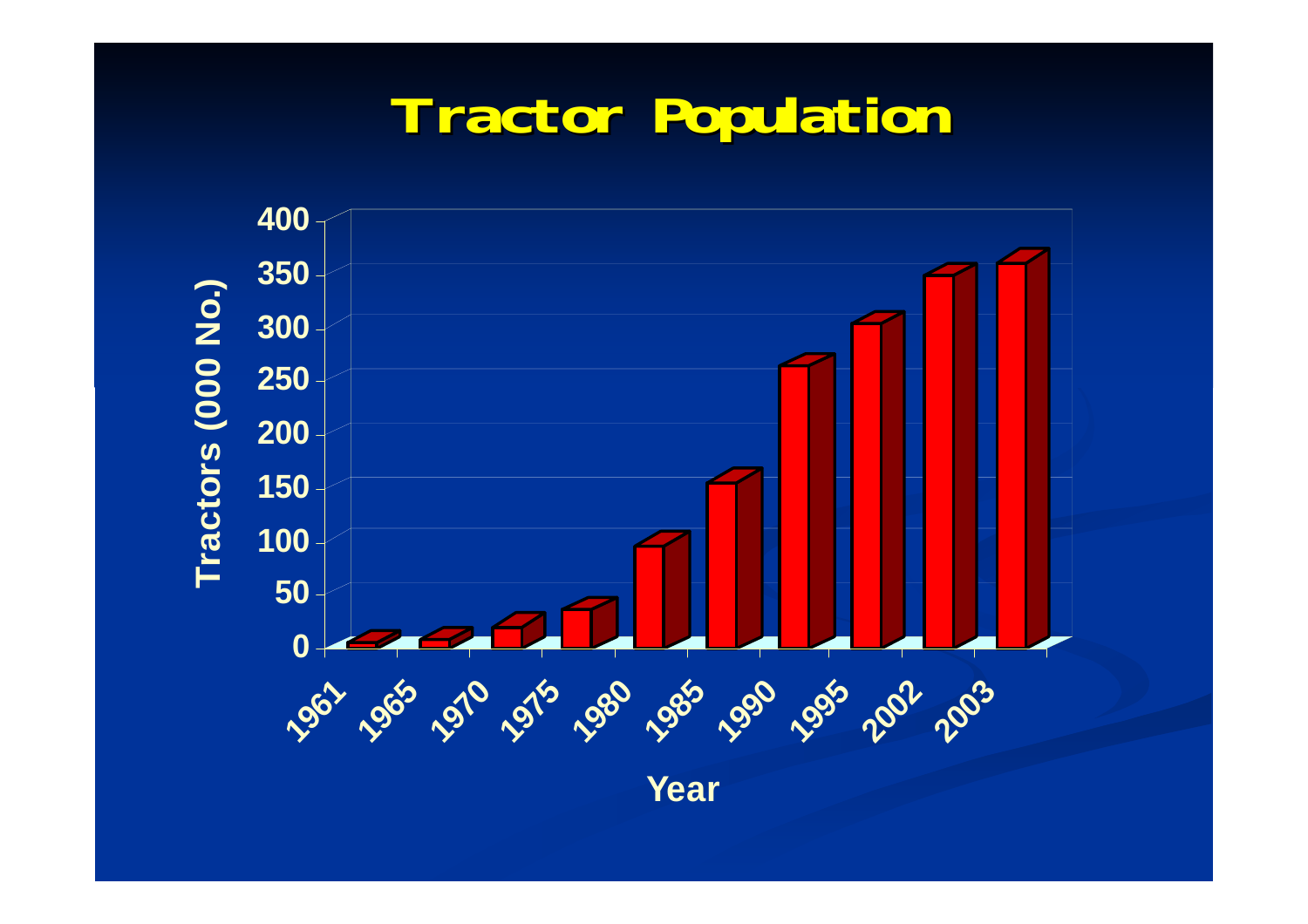## **Farm Machinery Manufacturing Farm Machinery Manufacturing**

## **TRACTORS TRACTORS**

- 
- Fiat
- Belarus
- Ford
- IMT

• Massey Ferguson F-240 & MF-265/375 Fiat Fiat-480 & Fiat-640 MTZ-50 & UMZ-6AKM 3600 & 4600 540 & 560

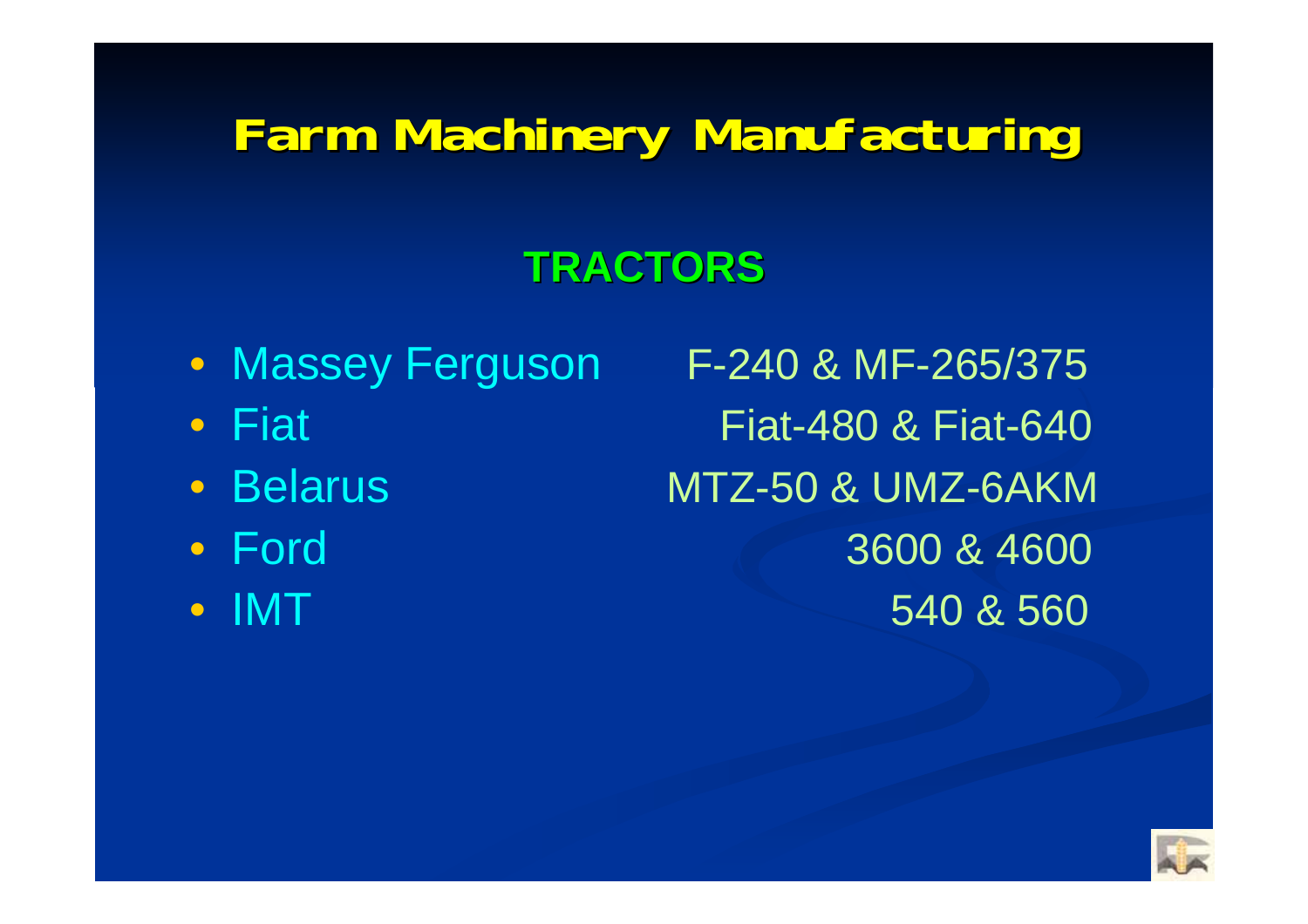## **Farm Machinery Manufacturing Farm Machinery Manufacturing**

#### **TRACTORS TRACTORS – DELETION ACHIEVED DELETION ACHIEVED**

Massey Ferguson 50-60 hp tractors 87% 70-85 hp tractors 60% Fiat (CNH) 50-65 hp tractors 85% Belarus50 hp tractors 68% (no more in business)

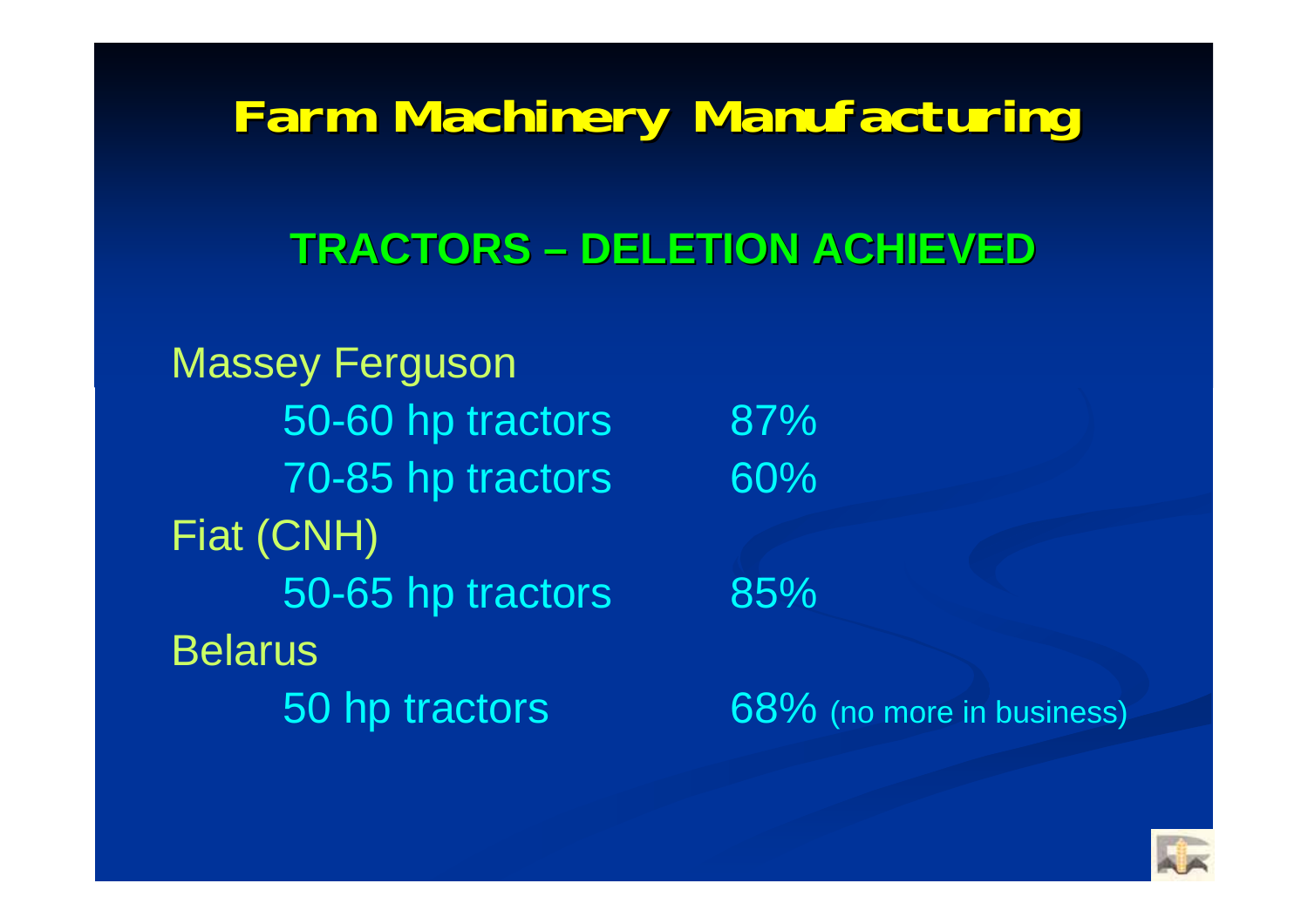## **MECHANIZATION ORGANIZATIONS MECHANIZATION ORGANIZATIONS**

#### **R & D Institutions**

- п Farm Machinery Institute (FMI)
- Agricultural Mechanization Research Institute (AMRI)
- **Agricultural Mechanization Research Cell (AMRC)**
- **Centre For Agricultural Machinery Industry (CAMI)**

#### **Universities**

- Agricultural University, Faisalabad
- Agricultural University, Tandojam
- Engineering University, Peshawar

#### **Others**

MINFAL, PDAE, ZTBL, APTMA, PAMIMA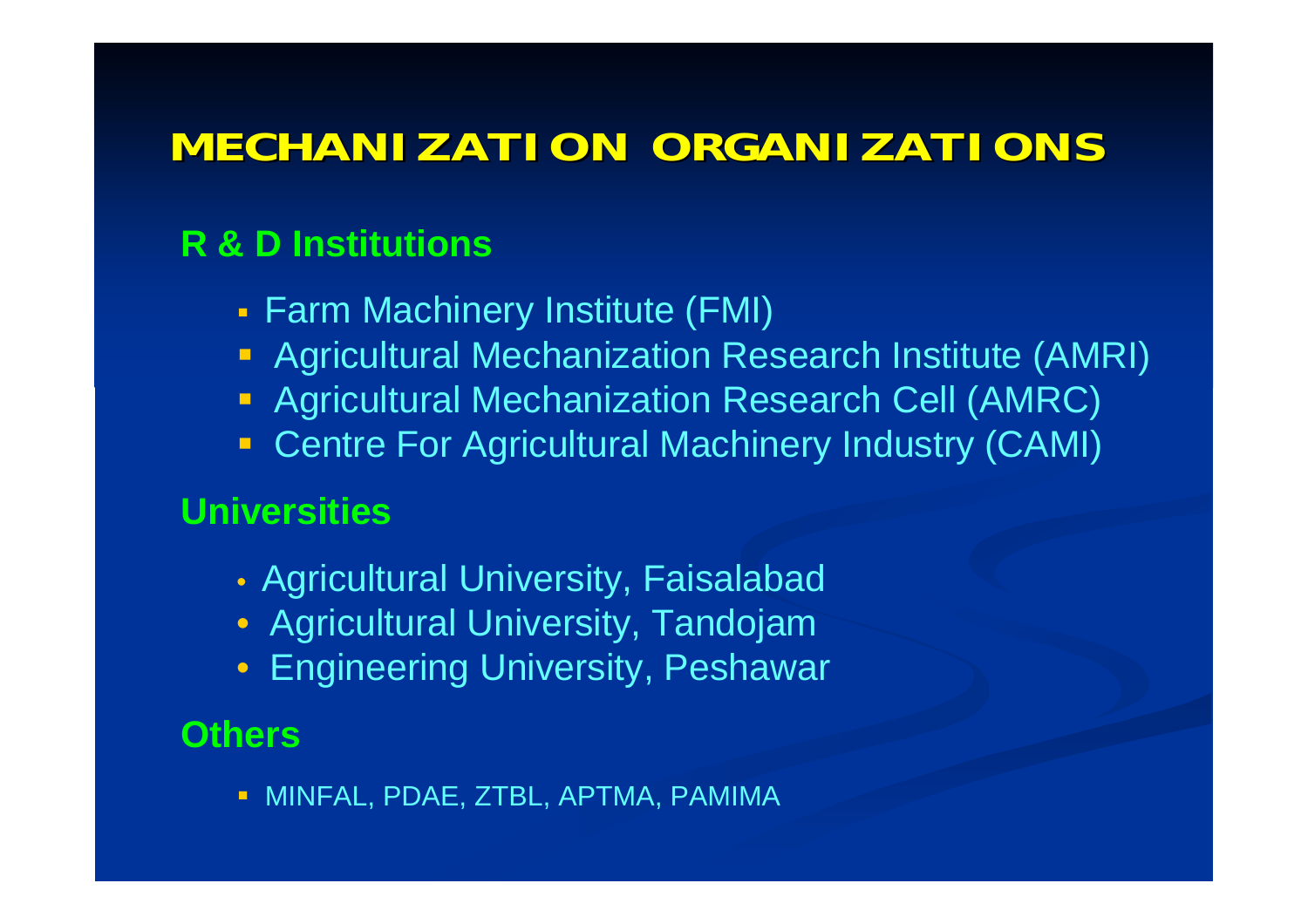## **FARM MACHINERY INSTITUTE FARM MACHINERY INSTITUTE**

## **FARM MECHANIZATION FARM MECHANIZATION***for***SELF -RELIANCE & QUALITY LIVING RELIANCE & QUALITY LIVING**

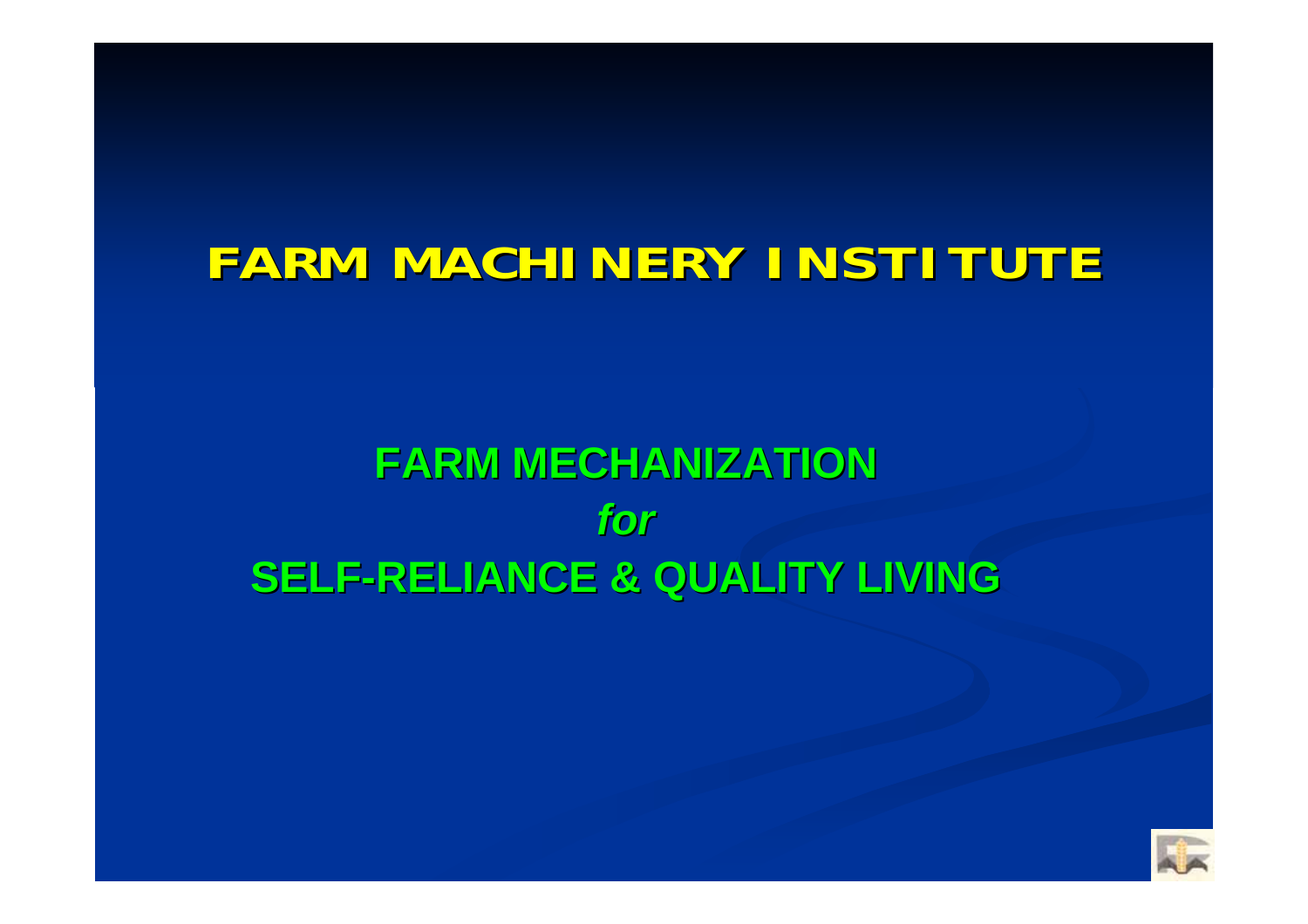# **Mission Mission**

#### **Contribute to Contribute to**

• **food security food security** • **poverty reduction poverty reduction**  • **environment protection environment protection**

**by fostering by fostering sustainable enhancement in sustainable enhancement in productivity of agricultural production resources productivity of agricultural production resources**

**through farm machinery through farm machinery**

- **Development/adaptation**
- $\bullet$  **testing & standardization testing & standardization**
	- **commercialization commercialization**

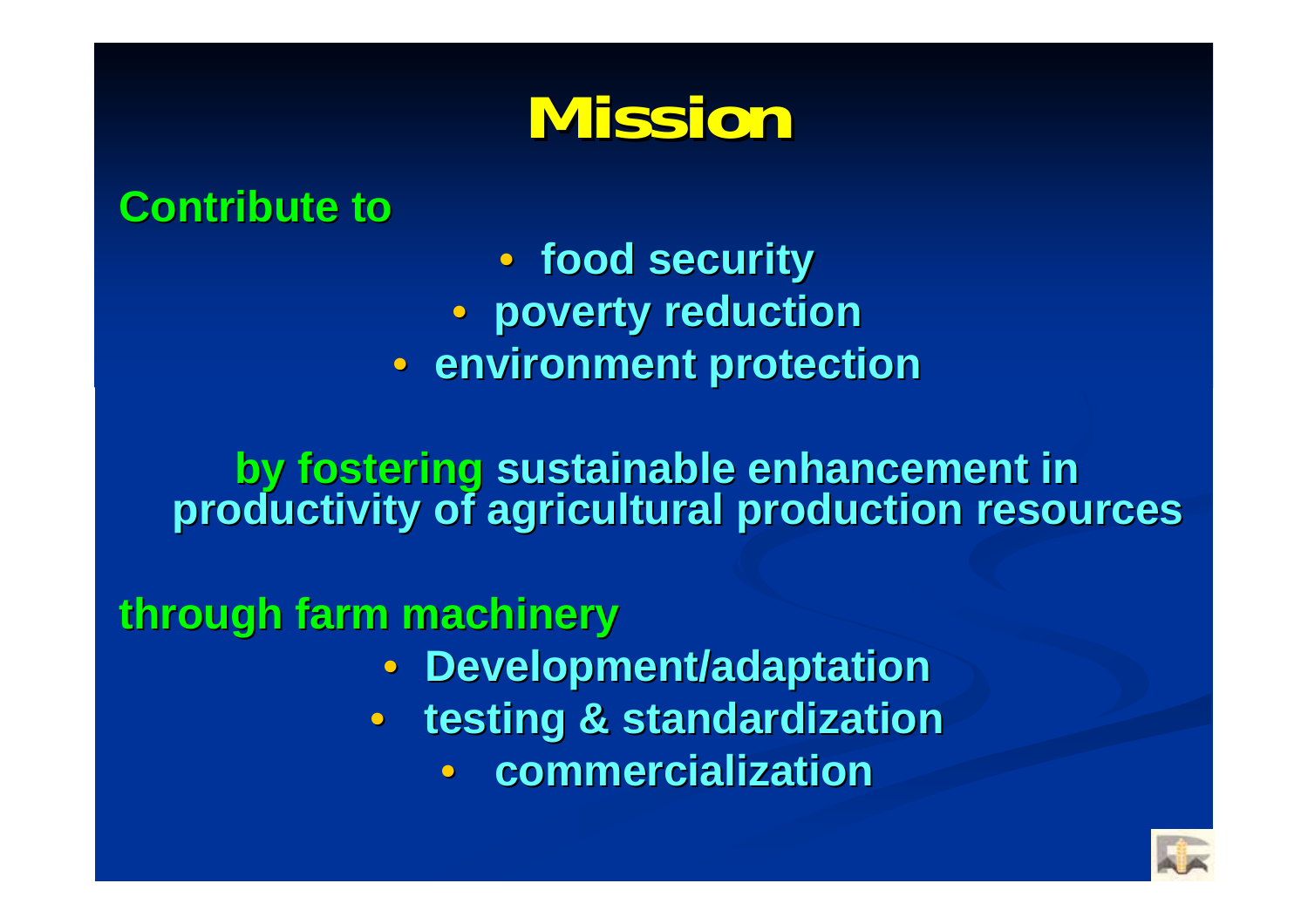## **FMI Contributions FMI Contributions(Software) (Software)**

#### **Testing & Evaluation Testing & Evaluation - Machines Tested Machines Tested**

| • Prototypes       | 20 |  |
|--------------------|----|--|
| • Commercial/Local | 21 |  |
| • Imported         |    |  |
| · Tractors         | 20 |  |
| • Others           | 35 |  |

#### **Standardization Standardization - Standards Developed**

|  |  | • Farm machinery |  | 53 |
|--|--|------------------|--|----|
|  |  |                  |  |    |

- $\bigcirc$ **Plant protection equipment Plant protection equipment 10**
- **Earth moving machinery Earth moving machinery 18**

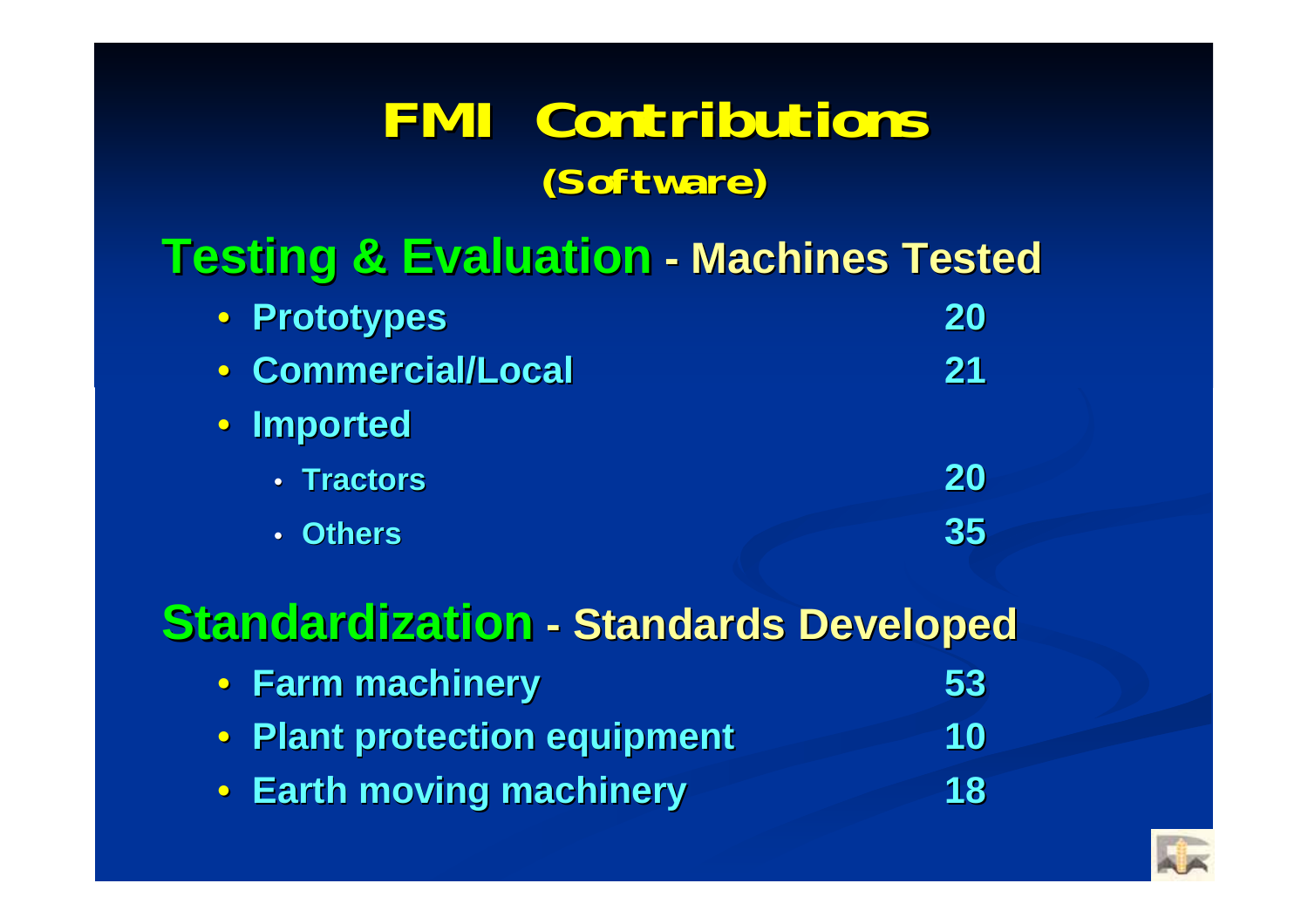# **Agro-based Processing based Processing**

### **'Globalization Globalization'**

Г Enhanced capacity building Enhanced capacity building Human resource development Industrial base diversification **Agro-Processing Industries Processing Industries** Food industry Food industry 13.8% Beverages man. 1.6% Tobacco man. 7.4%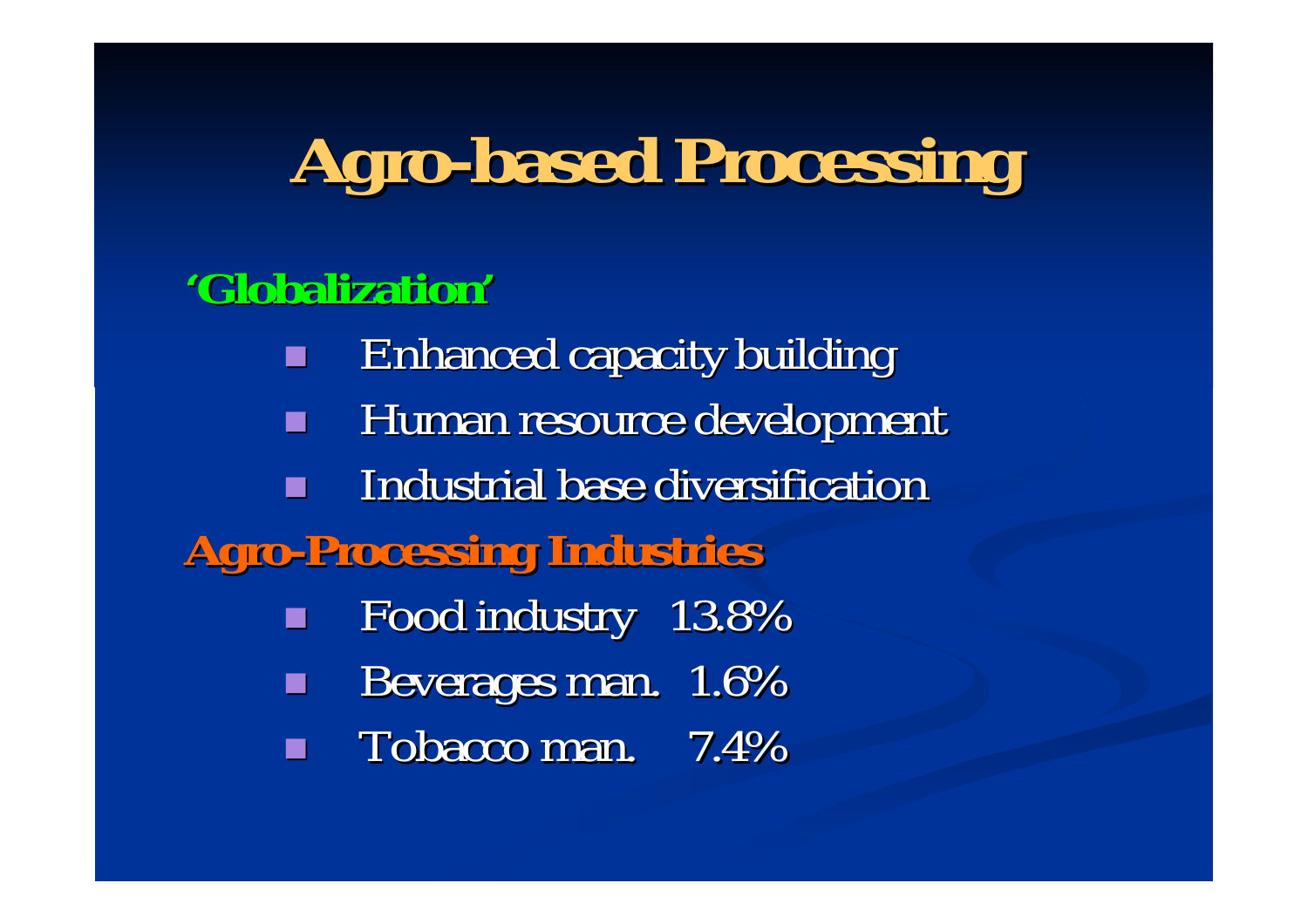#### **Number of Industrial Establishment in Pakistan**

| <b>Industries</b>                                                                          | 1977-78        | 1980-81 | 1984-85        | 1985-86 | 1986-87 | 1987-88 | 1990-91 | 1995-96        | 2000-01 |
|--------------------------------------------------------------------------------------------|----------------|---------|----------------|---------|---------|---------|---------|----------------|---------|
| <b>Total Agro-based</b>                                                                    | 1883           | 2043    | 2552           | 2515    | 2661    | 2763    | 2913    | 2798           | 2861    |
| <b>All Industries</b>                                                                      | 3676           | 3815    | 4423           | 4349    | 4594    | 4753    | 4792    | 4474           | 4528    |
| <b>Food Manufacturing</b>                                                                  | 462            | 494     | 848            | 730     | 831     | 822     | 858     | 931            | 880     |
| Dairy Products Except Ice<br>Cream                                                         | $\overline{3}$ | 3       | $6\phantom{1}$ | 9       | 12      | 12      | 14      | $\overline{5}$ | 10      |
| Processing, Canning and<br><b>Preservation of Fruit</b><br>Vegetable, Fish and<br>Sea Food | 24             | 24      | 18             | 21      | 22      | 17      | 21      | 16             | 19      |
| <b>Edible Oils</b>                                                                         | 111            | 124     | 193            | 173     | 179     | 173     | 154     | 129            | 99      |
| <b>Rice Mills</b>                                                                          | 42             | 57      | 194            | 125     | 170     | 184     | 208     | 241            | 228     |
| <b>Wheat and Grain Milling</b>                                                             |                |         |                |         |         |         |         |                |         |
|                                                                                            | 116            | 123     | 199            | 200     | 211     | 214     | 259     | 330            | 300     |
| <b>Refined Sugar</b>                                                                       | 25             | 31      | 38             | 38      | 39      | 40      | 45      | 58             | 62      |
| <b>Others</b>                                                                              | 141            | 132     | 198            | 164     | 198     | 182     | 157     | 152            | 162     |
| <b>Manufacturing of Textile</b>                                                            | 924            | 914     | 895            | 980     | 1013    | 1045    | 1135    | 1068           | 1063    |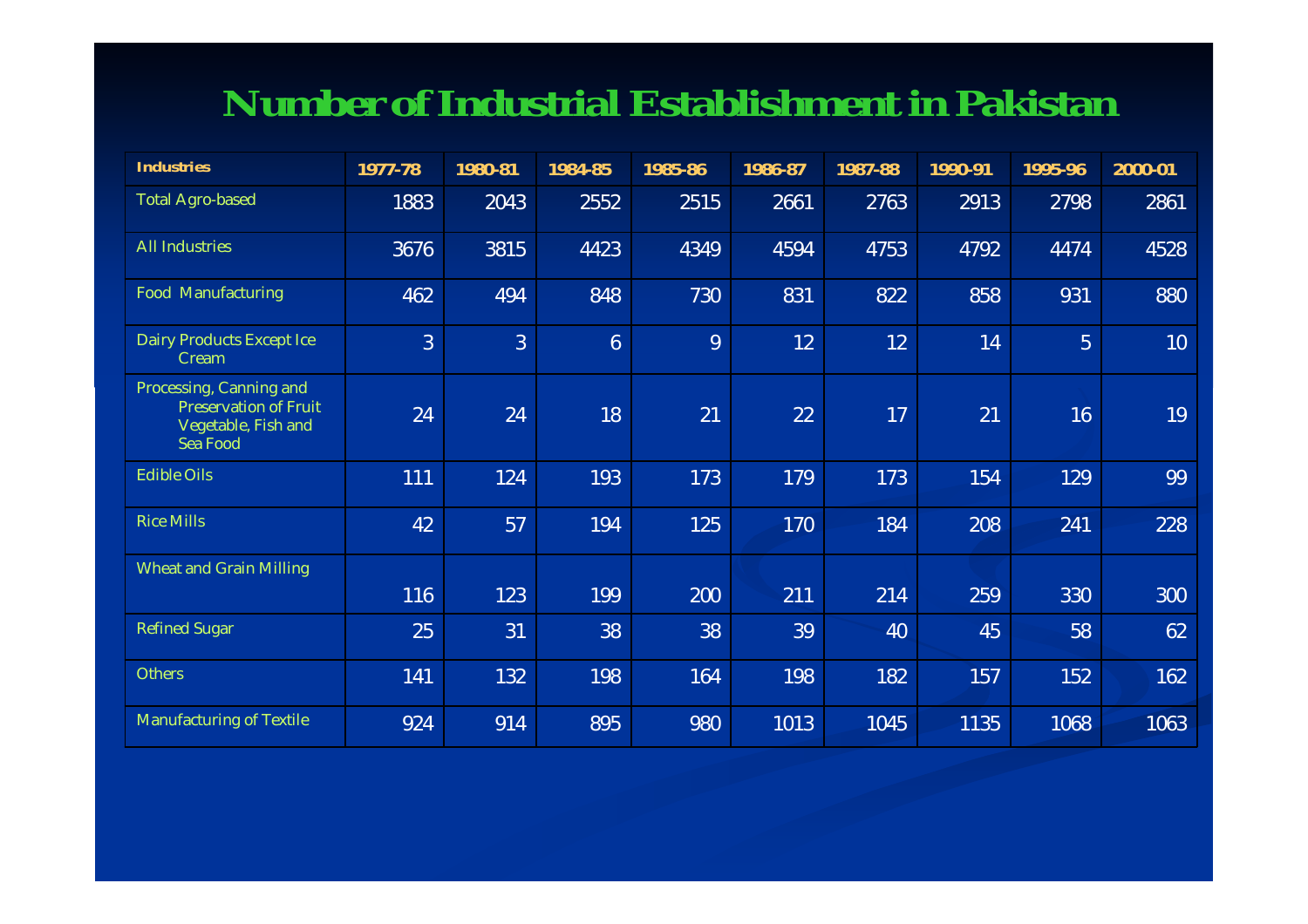# **Processing Industries Processing Industries**

### **Issues**

■ Lack of standardization & certification Lack of innovation in product development Lack of innovation in product development  $\blacksquare$  Un-even standards and quality control  $\blacksquare$  High packaging and input costs  $\blacksquare$  Phytosanitary, hygiene, health and safety , **Policy and Strategy Policy and Strategy** Standards & product quality improvement **New products development**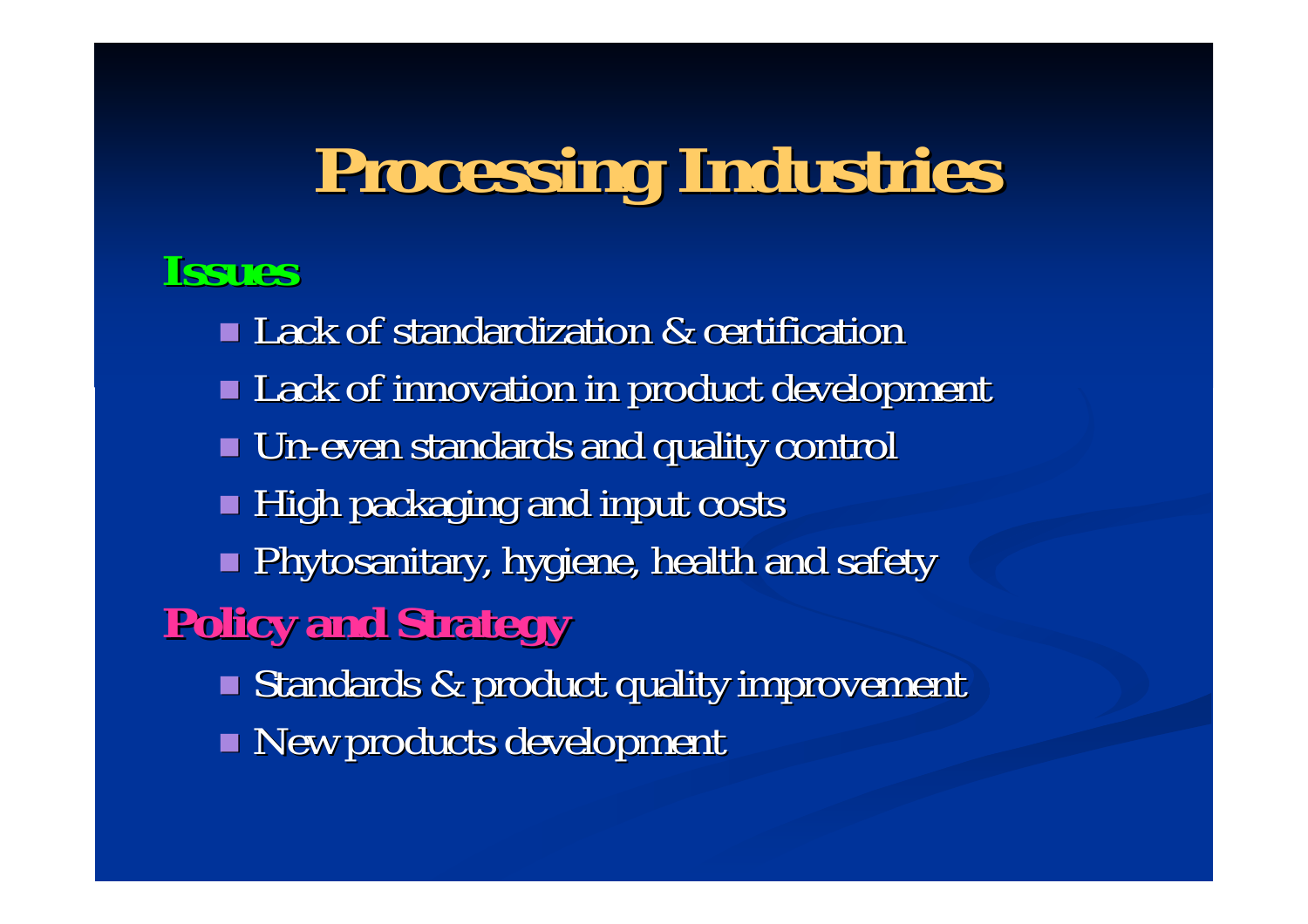# **Fruit and Vegetable Processing Fruit and Vegetable Processing**

|                     | <b>Estimates</b> |         | <b>Annual</b> |         |         |         |            |  |
|---------------------|------------------|---------|---------------|---------|---------|---------|------------|--|
| <b>Crops</b>        | 2004-05          | 2005-06 | 2006-07       | 2007-08 | 2008-09 | 2009-10 | Growth (%) |  |
| <b>Fruits</b>       | 6,000            | 6,570   | 7,194         | 7,878   | 8,626   | 9,445   | 9.5        |  |
| <b>Vegetables</b>   |                  |         |               |         |         |         |            |  |
| Potato              | 1,888            | 2,001   | 2,121         | 2,249   | 2,384   | 2,527   | 6.0        |  |
| Onion               | 1,850            | 1,943   | 2,040         | 2,142   | 2,249   | 2,361   | 5.0        |  |
| Other<br>vegetables | 3,250            | 3,559   | 3,847         | 4,267   | 4,672   | 5,116   | 9.5        |  |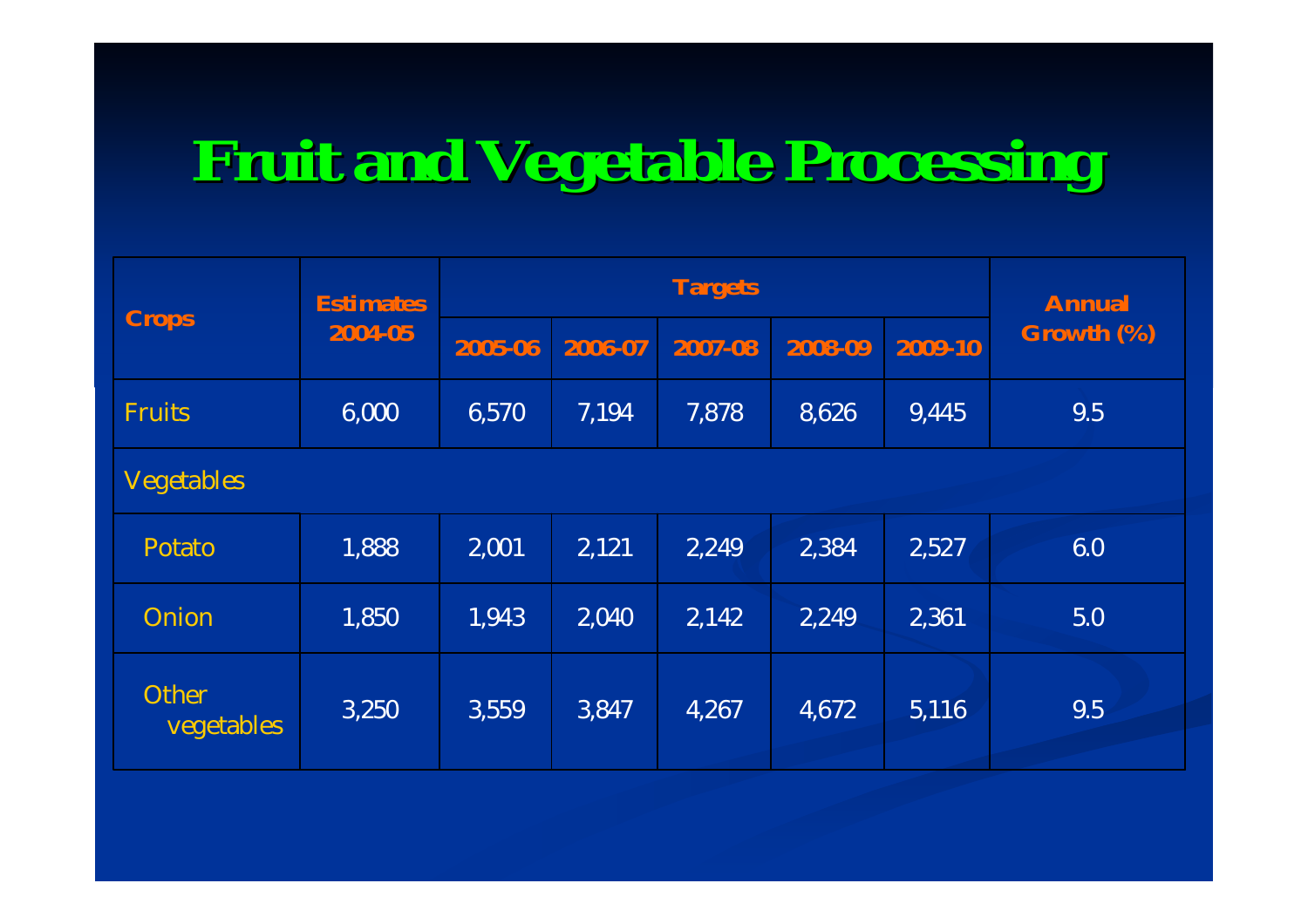# **Fruit and Vegetable Processing Fruit and Vegetable Processing**

#### **Issues**

- Low yields
- Poor quality (short shelf lives) Poor quality (short shelf lives)
- $\Box$ Non-standard nursery plants
- Non-availability of disease-free seeds
- Poor management & cultural practices
- High post harvest losses  $(30-40\% ,$  Rs 50 b/yr)
- Lack of basic infrastructure (transport, storage, preservation and distribution)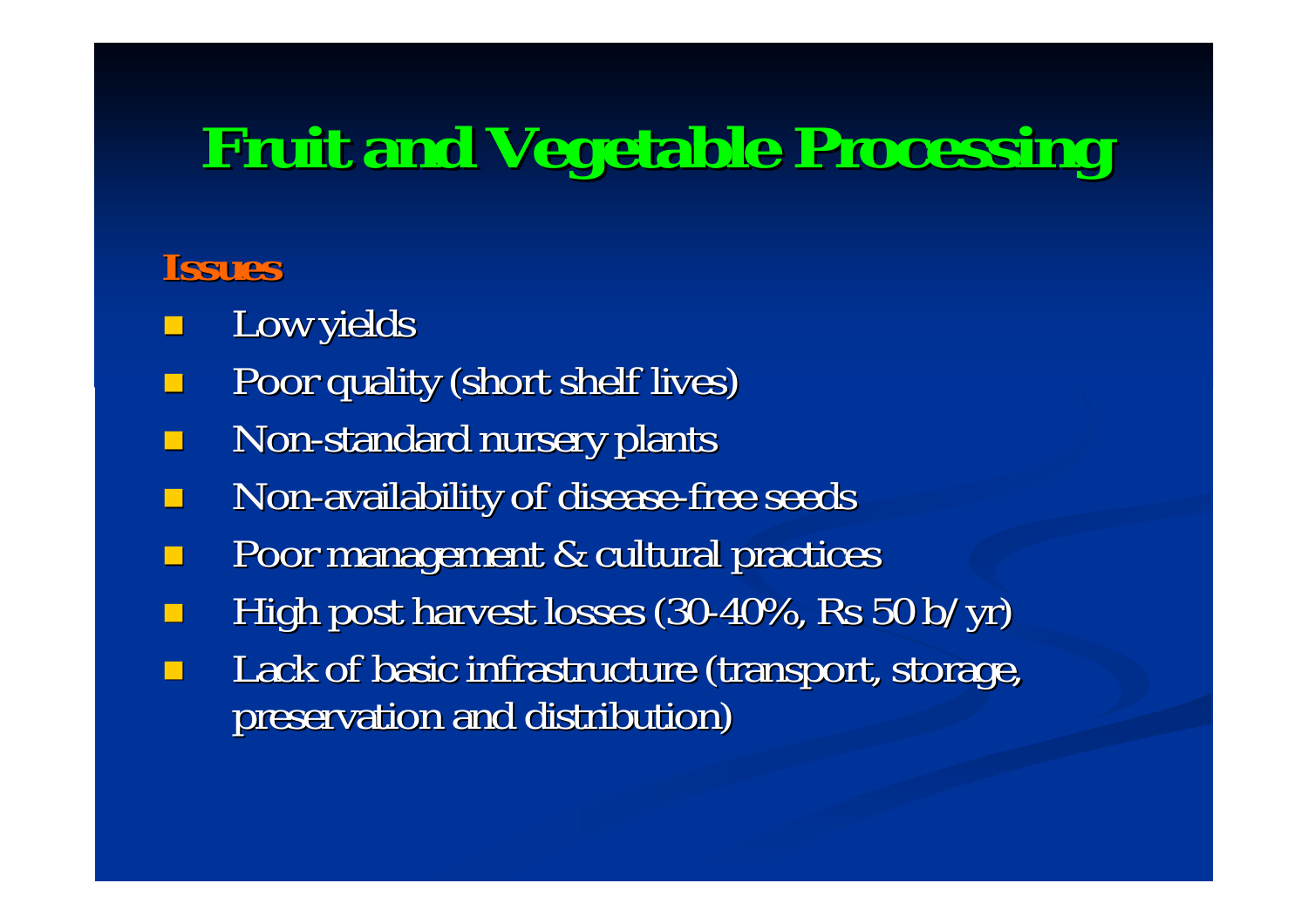# **Milk Processing Milk Processing**

### **Issues**

- $\mathbb{R}^2$ Low yield
- п Under-fed cattle
- П Low feed quality
- п Non-adoption of clean milk production practices
- $\blacksquare$ Lack of chilling facilities
- $\blacksquare$ Adulteration
- $\Box$ Increasing energy costs Increasing energy costs
- $\blacksquare$ Costly packaging
- $\blacksquare$ Sub standard containers
- $\blacksquare$ < 2% milk production processed < 2% milk production processed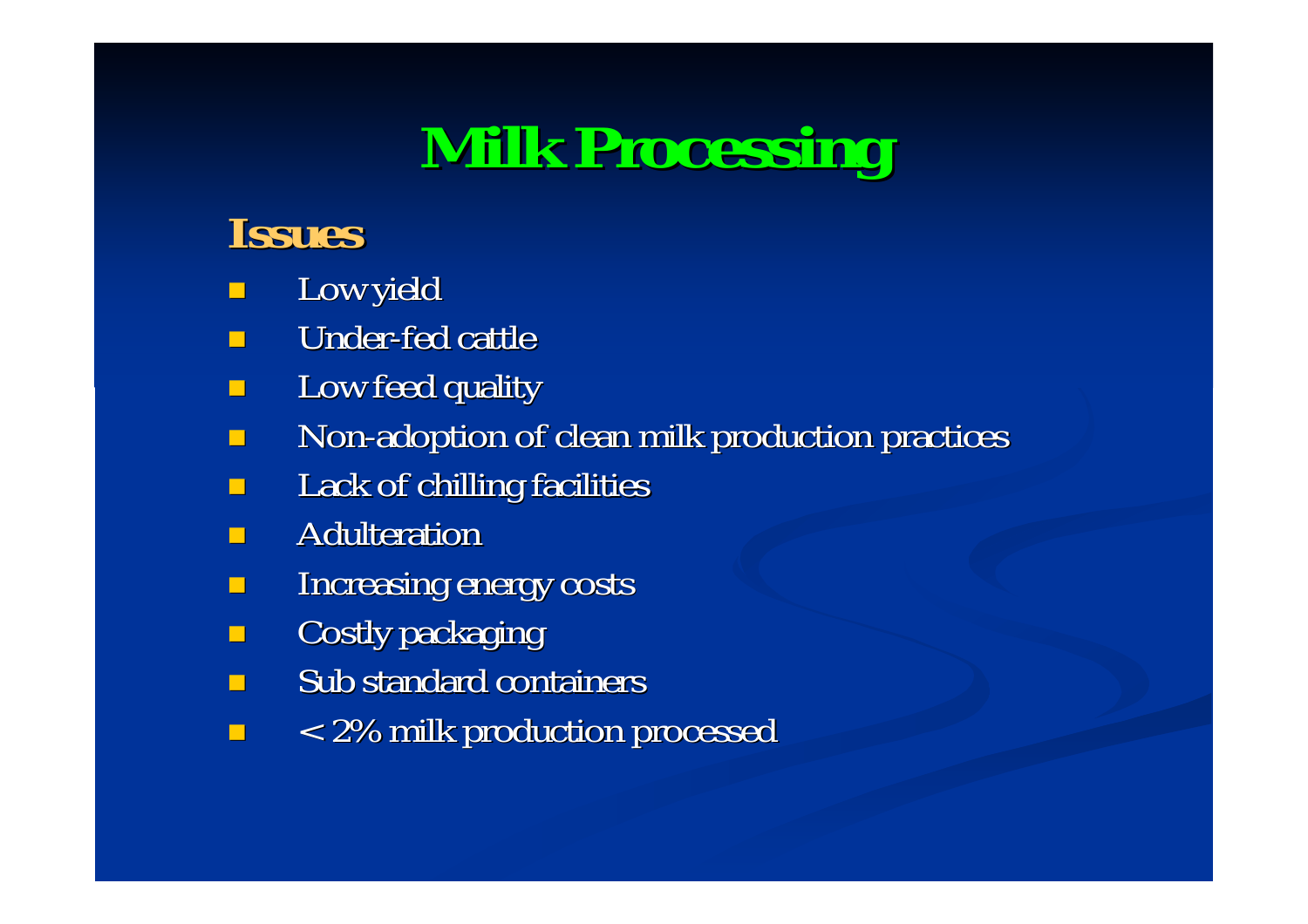# **Agribusiness Development Agribusiness Development**

#### **Issues**

- **Poor infrastructure (energy, transport & storage)**
- $\blacksquare$ Sector institutions and policies
- $\blacksquare$ Governance practices
- $\blacksquare$ Access to modern technology, financial & business development services

#### **Agribusiness Development & Diversification Project Agribusiness Development & Diversification Project**

- $\Box$  5 years project
- $\blacksquare$  4 billion Rs
- $\blacksquare$  ADB assistance (ASF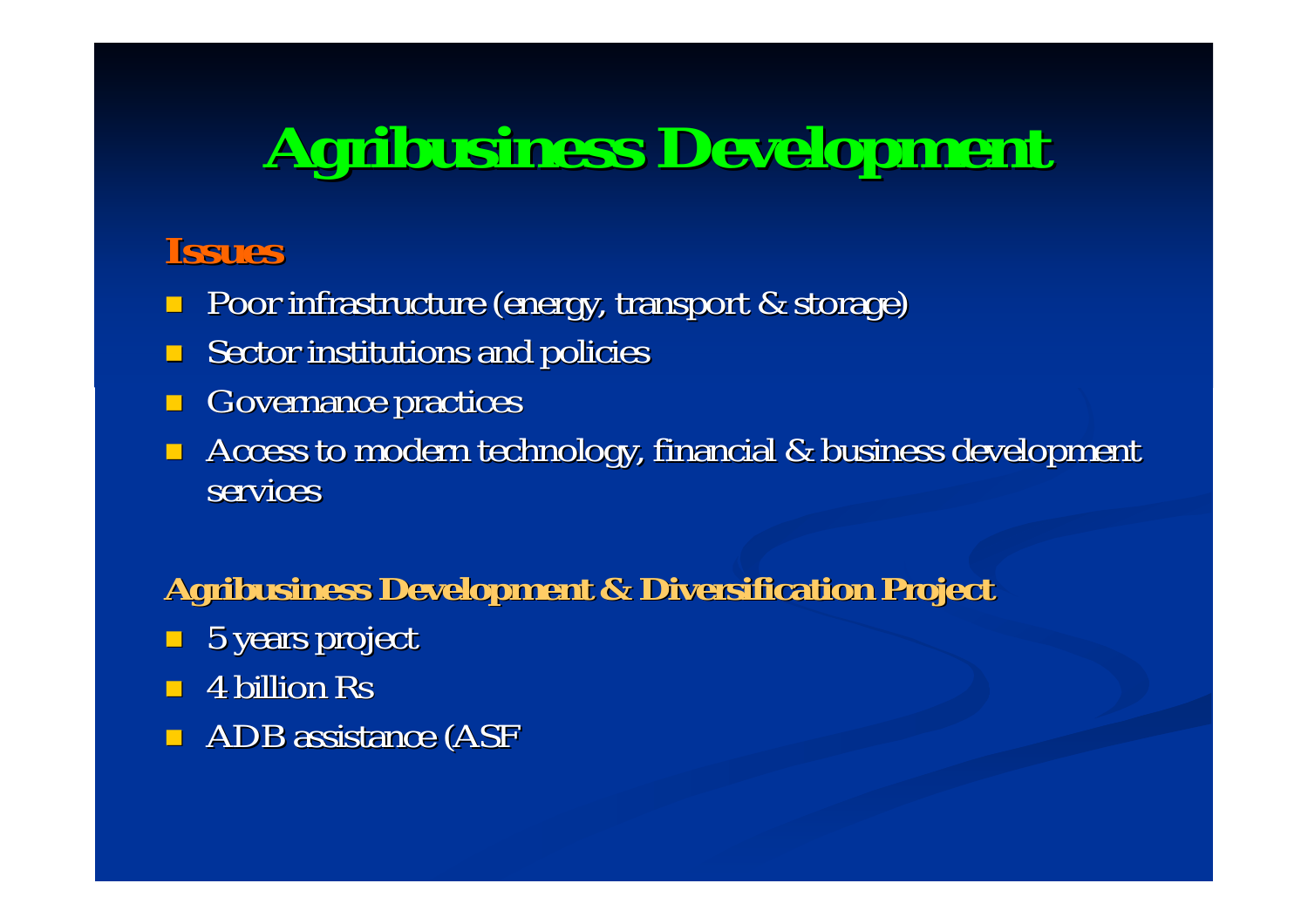# **Vision**

- $\bullet$ **Mechanization strategy formulation**
- $\bullet$ **National Network of Agricultural Mechanization**
- $\bullet$ **Machinery Testing Lab Accreditation**
- $\bullet$ **Grain Drying & Storage**
- $\bullet$ **Agro-Processing Machinery**
- $\bullet$ **Livestock Mechanization**
- $\bullet$ **Energy efficient & environment friendly technologies**
- **Mechanization Informatics**